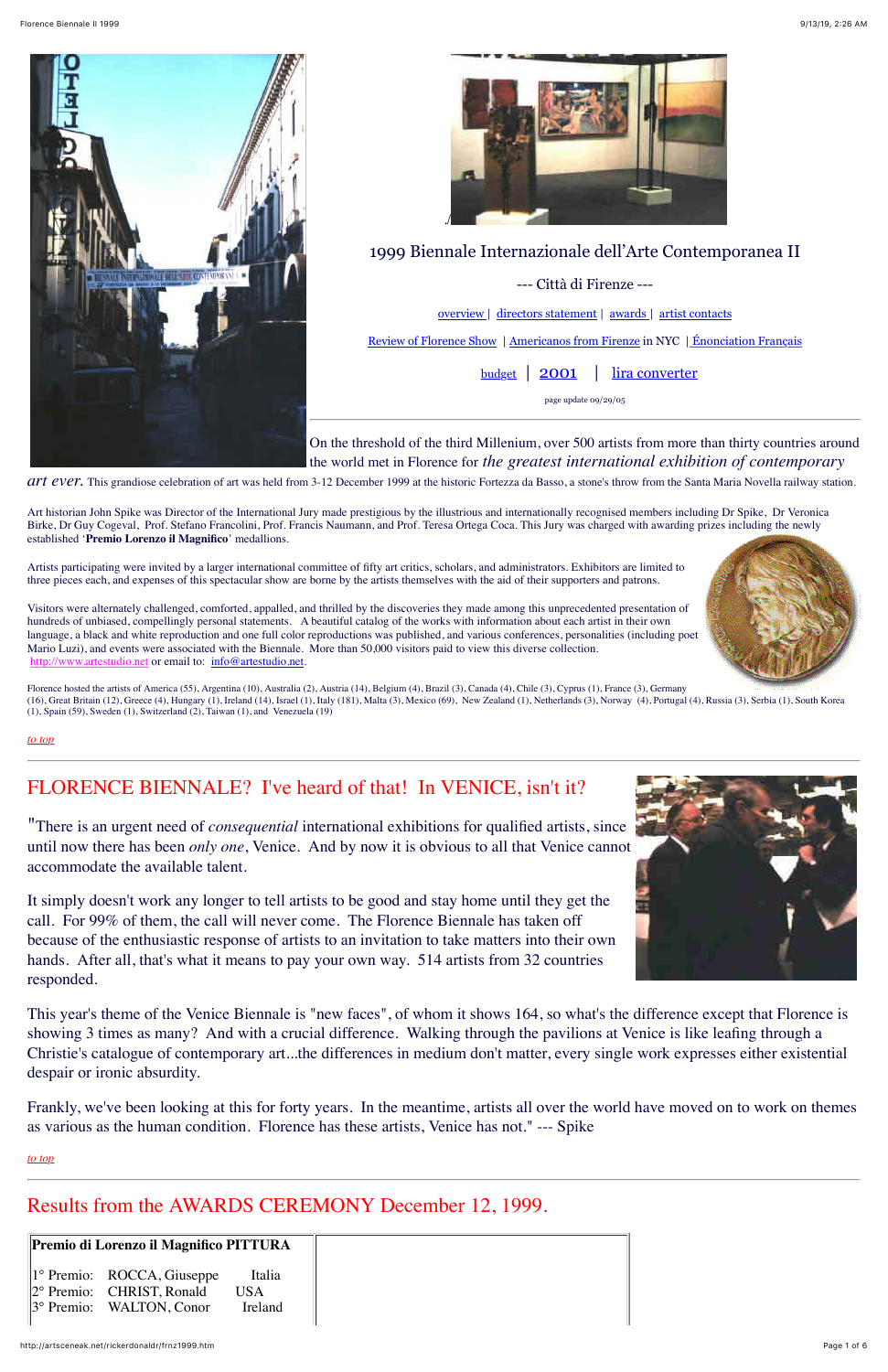| 4° Premi:                                |
|------------------------------------------|
| <b>USA</b><br><b>BOWAR, Sharon</b>       |
|                                          |
| CALLI, Vincenzo<br>Italia                |
| DONADI, Orlando<br>Italia                |
| <b>GUSTIN, Dan</b><br><b>USA</b>         |
| O'NEILL, Geraldine<br>Ireland            |
| <b>OSTERN</b> , Jèsus<br>Spain           |
| Italia<br>PASQUINI, Giulio               |
| QUINCOCES, Alejandro                     |
| Spain<br>Venezuela                       |
| SANGUINO, Roger<br><b>USA</b>            |
| SAVINI, Tinna                            |
| WABER, Linde<br>Austria                  |
| <b>WOODSON</b> , James<br><b>USA</b>     |
| WOZNICKI, Jared<br><b>USA</b>            |
| ZHAO, Yong-Bo<br>Germany                 |
| 5° Premi:                                |
| AVILA, Gerardo<br>Mexico                 |
| <b>BUSTELO</b> , Javier<br>Spain         |
| Albania<br>DEDJA, Albert                 |
| ESCOBAR, Antonio<br>Spain                |
| GOBOZOV, Vladimir<br>Russia              |
| KARA, Vladimir<br>Russia                 |
| MILLER, Paton<br>USA -                   |
| PLANK, Elisabeth<br>Austria              |
| REDONDO, Javier<br>Spain                 |
| <b>RICKER, Donald</b><br><b>USA</b>      |
| RUISANCHEZ, Javier<br>Spain              |
| <b>SCHIEDL, Roman</b><br>Austria         |
| Austria                                  |
| WALENTA, Raphael                         |
|                                          |
|                                          |
|                                          |
|                                          |
|                                          |
| Premio Lorenzo il Magnifico GRAFICA      |
| <b>Works on Paper</b>                    |
|                                          |
| 1° Premio: BOROMEO, Paul                 |
| Aus&127;&127;tralia                      |
| 2º Premio: FRIEDL, Herbert Austria       |
|                                          |
| 3° Premio: SWANSON, Mary USA             |
| 4° Premi:                                |
|                                          |
| CALLWOOD, Dennis USA                     |
| GRASSI-SANPAOLESI, CristinaUSA           |
| LANGSTON, James USA                      |
| PAREYON, Nora Mexico                     |
| PLATTNER, Phyllis USA                    |
| SELEDTSOV, Vladimir Belarus              |
| 5° Premi:                                |
| COOPER, Craig Tasmania                   |
| KLIKOVAC, Drasko Serbia                  |
|                                          |
| <b>CITTA DI FIRENZE: Inestimable</b>     |
| <b>Contributions to Life of Biennale</b> |
| ALIO, Guillermo Argentino                |
| ATTARD, Norbert Malta                    |

[Austin, David](mailto:iceman7@mailcity.com) Orlando, FL 407-857-7278 [Bachner, Barbara](http://www.artliaison.org/bachner) New York, NY 212-675-4323 [BLBachner@aol.com](mailto:BLBachner@aol.com)

| PACHIOLI, Mario<br>Italy<br>PEÑA GURROLA, Otilio Mexico<br>PENNISI, Paul<br>Italy<br>PIQUER, Nicolas Venezuela<br>PYE, Patrick Ireland<br><b>SCHLUMPF PORTMANN, Margrit</b><br>Switzerland<br>VERMEULEN, Christiane Belgium<br><b>WARREN</b> , Barbara<br>Ireland | Mexico<br><b>BORRERO, Fanny</b><br>CALVELLI, Luigi Italy<br>ECONOMOU, Demetrios Great Britain<br><b>FRANZINI, Silvo</b><br>Italy<br>GUÈGANNE<br>Canada<br>GONZÁLEZ MONTAÑO, Pedro Mexico<br>GORI, Gianni<br>Italy<br>LEONE, Fiora<br>Italy<br>ORENSANZ, Angel<br><b>USA</b><br>RASARIO, Giovanna<br>Italy<br>RAVIZZA, Allegra<br>Italy<br>YVERGNIAUX, Henri<br>France<br>ZUMEL, Nelson<br>Spain |
|-------------------------------------------------------------------------------------------------------------------------------------------------------------------------------------------------------------------------------------------------------------------|-------------------------------------------------------------------------------------------------------------------------------------------------------------------------------------------------------------------------------------------------------------------------------------------------------------------------------------------------------------------------------------------------|
|-------------------------------------------------------------------------------------------------------------------------------------------------------------------------------------------------------------------------------------------------------------------|-------------------------------------------------------------------------------------------------------------------------------------------------------------------------------------------------------------------------------------------------------------------------------------------------------------------------------------------------------------------------------------------------|



*[to top](#page-0-3)*

### <span id="page-1-0"></span>*Americans participating in the 1999 Florence Biennial include the following:*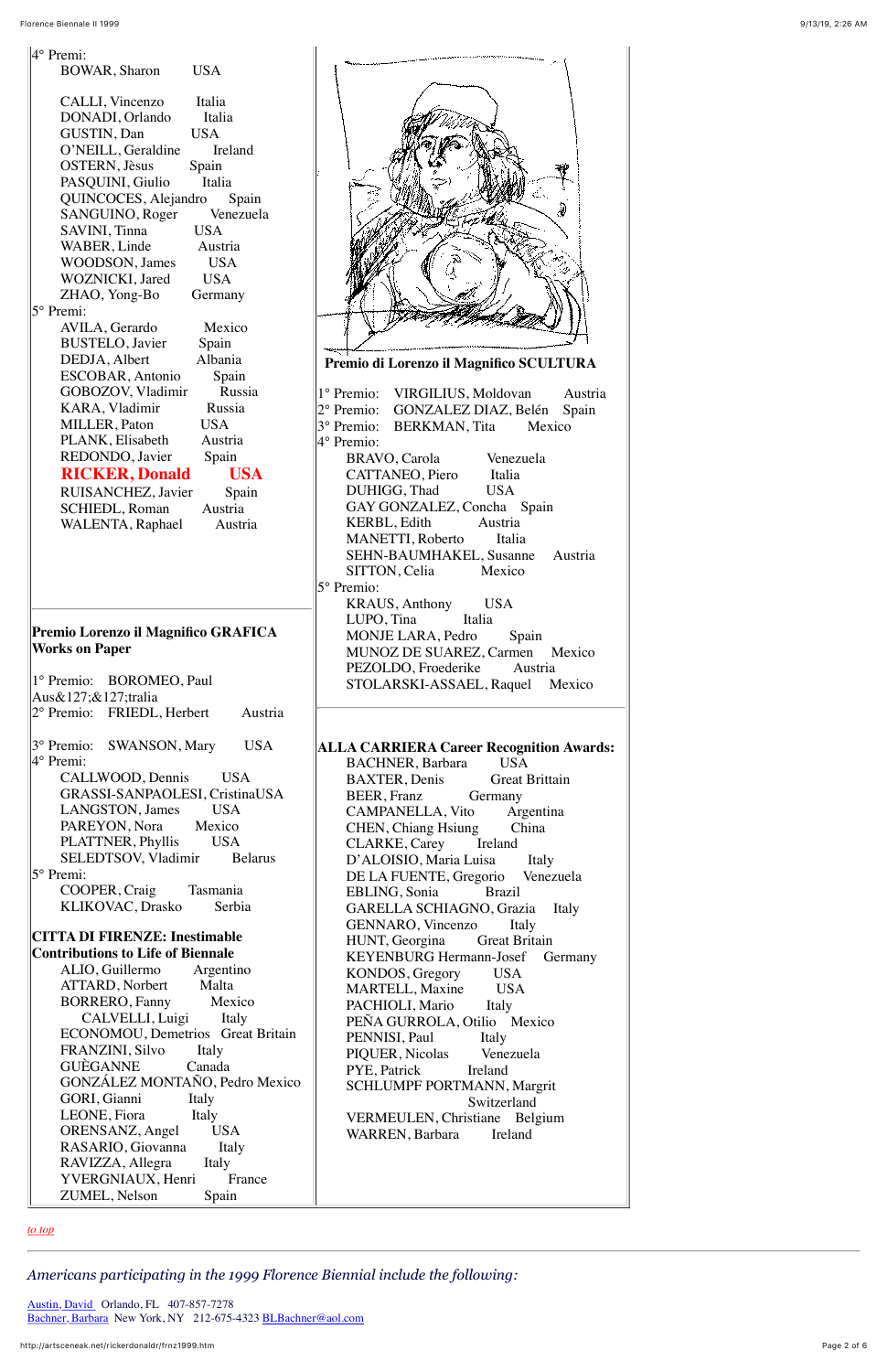[Bowar, Sharon](http://www.fionline.it/santareparata/bowar.html) PA 717-824-2482 [sbowar@wilkes1.wilkes.edu](mailto:sbowar@wilkes1.wilkes.edu) Bradford, Mark Inglewood, CA Bradley, Virginia MN 412-241-4948 Brighton, AEE Buins, Bruce San Francisco, CA Callwood, Dennis Los Angeles CA [Campay, Dennis](mailto:dcampay@aol.com) Jacksonville FL 904-398-5236 Chiarito, Robert CA 831-427-0340 [Christ, Ronald](http://www.giotto.org/bio_ah.html#CHRIST) Wichita, KS 316-978-3555 [christ@twsuvm.uc.twsu.edu](mailto:christ@twsuvm.uc.twsu.edu) Consuegra, Rafael Miami, FL [Duhigg, Thad](mailto:tduhigg@tcu.edu) TX 817-922-9725 Duranovic, Branislava NY [Evanisko-Long, Sonya](mailto:sevanisk@shepherd.wvnet.edu%3e) WV 304-876-1725 [Grassi-SanPaolesi, Christina](mailto:mgrassi@earthlink.net) New York, NY 212-879-0255 [Gustin, Dan](http://www.giotto.org/cimabue/faculty.html) IL 312-427-7573 Henderson, Lynette NM 505-873-4706 Hohlwein, A.E. Laura Alexandria, VA 703-823-1126 Hornyak, Gregory New York, NY 212-620-9940 [Klionsky, Nadia](http://www.nextmonet.com/) New York, NY 212-289-6290 Kondos, Gregory CA 916-444-3168 Krauss, Anthony NY 914-679-6360 Krehbiel, Yaz IN 812-331-2540



[Langston, James](http://www.xtalwind.net/~langston) Crystal River, FL 352-795-4108 [Lawson-Bell, Susan](mailto:lawsonbell@earthlink.net) VA 703-892-8622 Lemeh, Dori PA  $814-865-0444$  [dgl1@psu.edu](mailto:dgl1@psu.edu) [Loarca, Carlos](http://www.somarts.org/) San Francisco, CA 415-282-5594 Lou, Liza CA Mann, Frank New York, NY 212-689-9003 Martell, Maxine Washington 360-678-5698 [McDaniel, Glenn](http://www.infinitehorizons.org/) FL Miller, Paton Southampton NY 631-287-2379 nemiller@suffolk.lib.ny [Mirek, Robert](http://www.imstudio.com/statement.htm) MI 248-557-6659 [Moss, Stanley](http://www.artnet.com/smoss.html) OR 503-223-4299 Muhlert, Soraya Inglewood Mullen, Denise Jersey City, NJ 201-200-3245 Muller-Stach, Dieter CA 562-429-3130 Nadler Sturges, Helen Riverton 401-624-9974 Nobel, Lindsey New York, NY 212-962-3856



[Orensanz, Angel](http://www.orensanz.org/) NY [Plattner, Phyllis Ann](mailto:pplattner@hotmail.com) Bethesda, MD 301-229-6518 Pierleoni, Gina MD 410-836-2546 Pinhanez, Claudio Cambridge, MA [Rabinovitch](mailto:CRX@unx.berkeley.edu), Celia San Francisco, CA 415-252-5233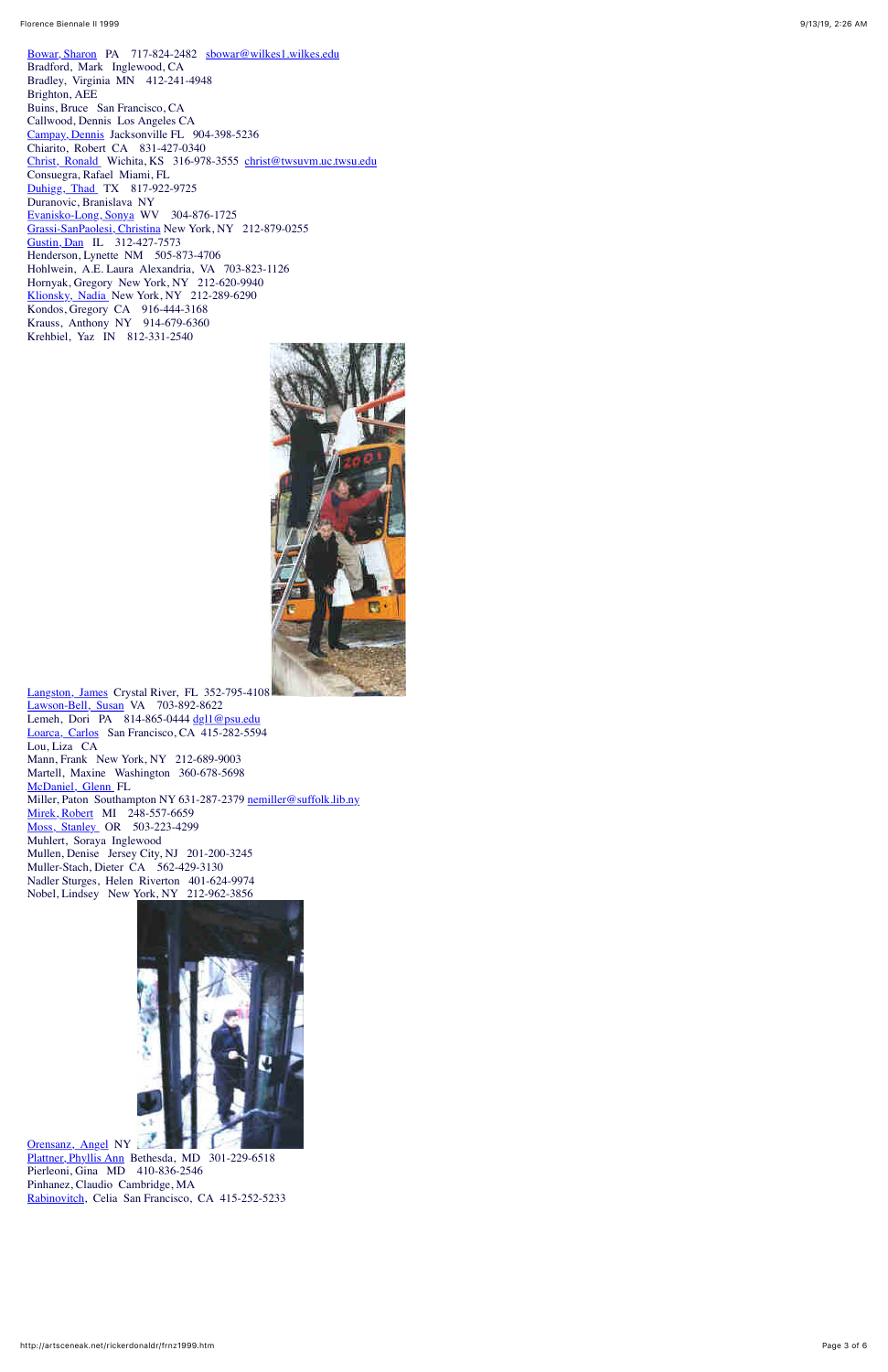

[Ricker, Donald R](http://www.artsceneak.com/) Anchorage, AK 907-277-7446 [Sands, Patricia](http://www.spiritart.org/PattySands) VA 703-534-6107 Savini, Tinna Turlock, CA 209-667-6159 [Scheinman, Nancy](mailto:nscheinman@aol.com) MD 410-377-4726 [Schmidt, George](http://www.georgeschmidt.com/) New Orleans, LA 504-524-8137 Swanson, Mary CA 949-725-0643 Thayer, Nancy Lathrup Village, MI 248-569-2178 Waring, Tina CT 203-245-9038 Woodson, James TX 817-924-6376 [Woznicki, Jered](mailto:fol083@fionline.it) Chicago, IL 630-620-7846 [fol083@fionline.it](mailto:fol083@fionline.it)

[Wu, Gabrielle Lee](http://mailer.fsu.edu/~gwlee/art3560c/instructor.html) FL 850-386-4930 [FSTWLST@aol.com](mailto:FSTWLST@aol.com)

*Australians participating in the 1999 Florence Biennial include the following:*

Cooper, Craig Tasmania [craigcooper@australia.edu](mailto:craigcooper@australia.edu)

*Austrians participating in the 1999 Florence Biennial include the following:*



[Witzani, Friedrich](http://www.fwitzani.at/), Graz

*Argentinans participating in the 1999 Florence Biennial include the following:*

[Alio, Guillermo](mailto:artea@com.ar/alio) , Buenos Aires



MAZÓ DIODORO, Arnaldo

*Brasilians participating in the 1999 Florence Biennial include the following:*

[Padovez, JC,](http://www.geocities.com/padovez) Sao Paulo

*Canadians participating in the 1999 Florence Biennial include the following:*

Doucet, [Guéganne,](http://www3.nbnet.nb.ca/gueganne) New Brunswick Guéganne's reports on the Biennale are in English et *[en Français.](http://ww3.nbnet.nb.ca/gueganne/biennale.html)*

Revington, Dereck Toronto Ontario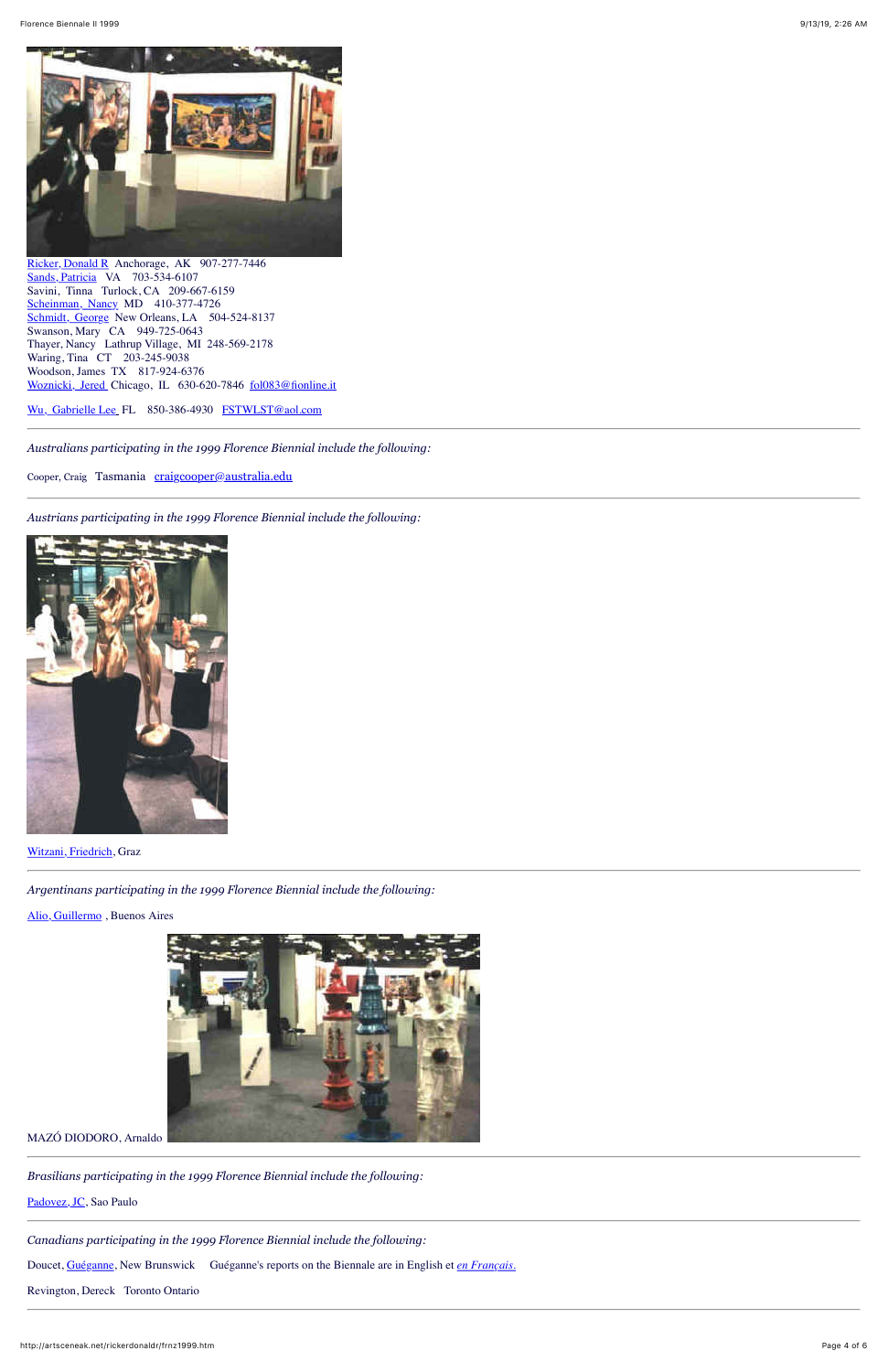*French participating in the 1999 Florence Biennial include the following:*

### [Philhelm,](mailto:phphilhelm@aol.com) Strasbourg

*Irish participating in the 1999 Florence Biennial include the following:*

[McKane, Eon](http://bubblegum.parsons.edu/~eokane/eok/resume.html) Dublin,Ireland [anen42@hotmail.com](mailto:anen42@hotmail.com)

*Italians participating in the 1999 Florence Biennial include the following:*

[Chiapinni](http://space.tin.it/arte/sttorre), Allesandra, Piacenza, Tuscany

[Ravizza, Allegra](mailto:allegraravizza@tin.it)

[Belvisi, Silvana](mailto:belvisi@ica-net.it)

[Juliano, Antonello](mailto:jantoscultore@hotmail.com) Calabria

*Mexicans participating in the 1999 Florence Biennial include the following:*

[Celia Sitton,](mailto:celiasitton@hotmail.com) Tecamachalco Edo.de Mex

[Espinosa, Celia](mailto:mision2@prodigy.net.mx) Saltillo Coah

[Milano, Mayra](mailto:maymil@hotmail.com) Saltillo Coah

[Stolarski-Assael, Raquel](mailto:kolte@mail.internet.com.mx) México D.F.

| Remarks:Please         |      |
|------------------------|------|
| be specific.           |      |
| Your Name:<br>optional | Send |

D R Ricker, PO Box 103554, Anchorage, AK 99510-3554 907-277-7446 [Donald R Ricker](mailto:donaldricker@gci.net) [ArtSceneAK.com](http://www.artsceneak.com/)

#### *South Koreans participating in the 1999 Florence Biennial include the following:*



[Mo Jee Sun,](mailto:tk0375@hanmail.com) Seoul

*Swiss participating in the 1999 Florence Biennial include the following:*

Sclumpf Portmann, Margrit, Aathal-Seegräben

*[to top](#page-0-3)*

The Director of the Firenze Biennale 1999 is an excellent author and scholar. Find out for yourself about *John* T Spike.



 $\overline{?}$ 



For more on funding and details of expenses view [FIRENZ2](http://artsceneak.net/rickerdonaldr/firenz2.htm) page...

WERE YOU INVOLVED IN THE BIENNALE as a participant, know of links to other participants or do you have a comment or question about this one or about International Biennials in general? I would love to hear from you!